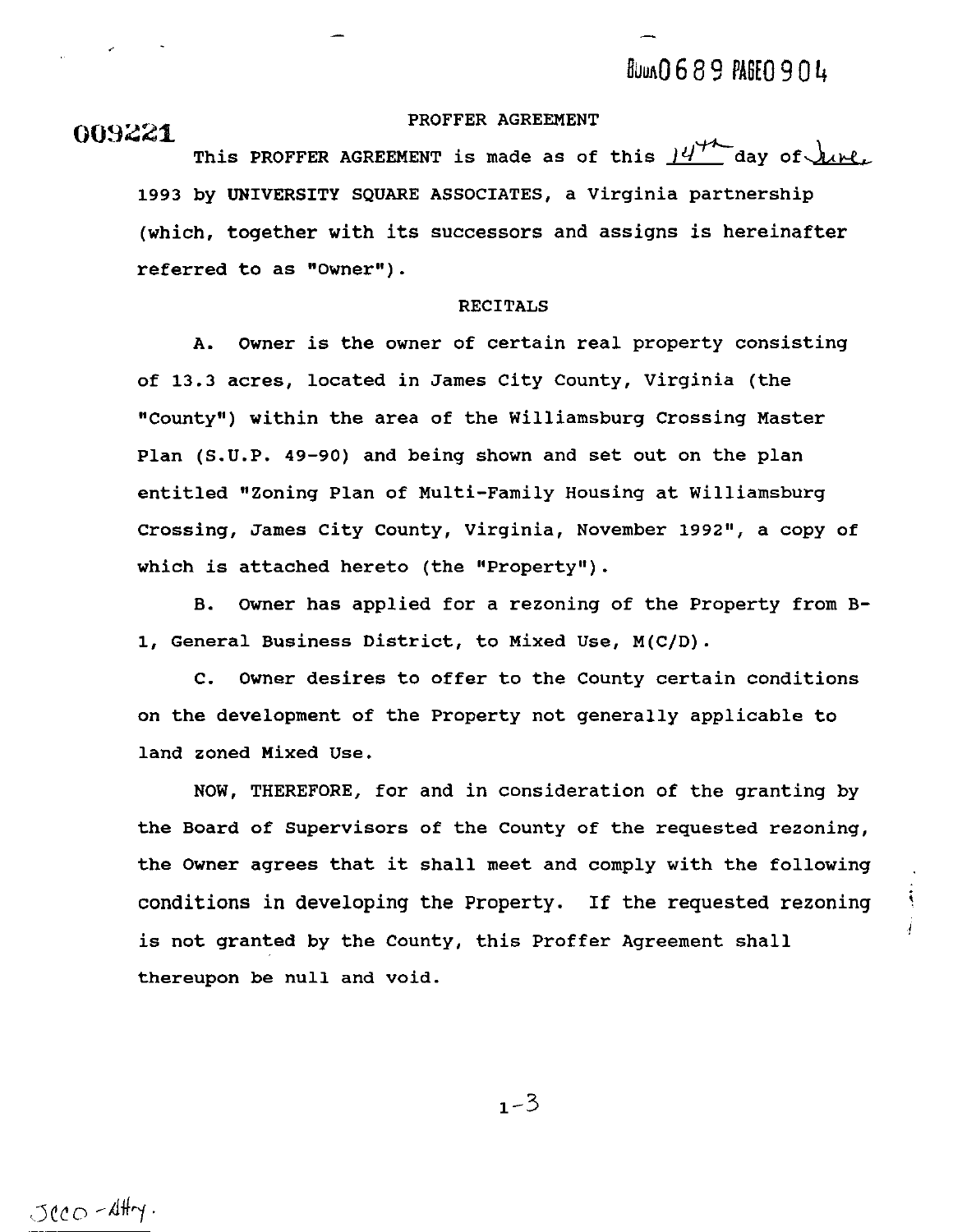-

### **CONDITIONS**

**1.** Density. The total number of dwelling units on the Property shall not exceed **198.** The mix of dwelling units in "C" structures and "D" structures shall be limited as follows. The acreage required for the total number of dwelling units in "C" structures shall be calculated by dividing the total number of dwelling units in "C" structures by 12. That acreage shall be identified as C. The acreage required for the total number of dwelling units in ''D" structures shall be calculated by dividing the total number of dwelling units in "D" structures by 18. That acreage shall be identified as D. The total of C plus D shall not exceed **13.3** acres and in no event shall there be more than **198** dwelling units on the Property.

2. Pedestrian Connections. Owner shall provide a pedestrian connection from the Property to the adjoining Williamsburg Crossing commercial development in a location approved by the Development Review Committee in the site plan review process.

3. Height Limitation. No structure on the Property shall have more than three stories or exceed 48 feet in height.

**4.** Parkinq. There shall be at least two parking spaces provided for each dwelling unit constructed on the Property.

 $2 - 3$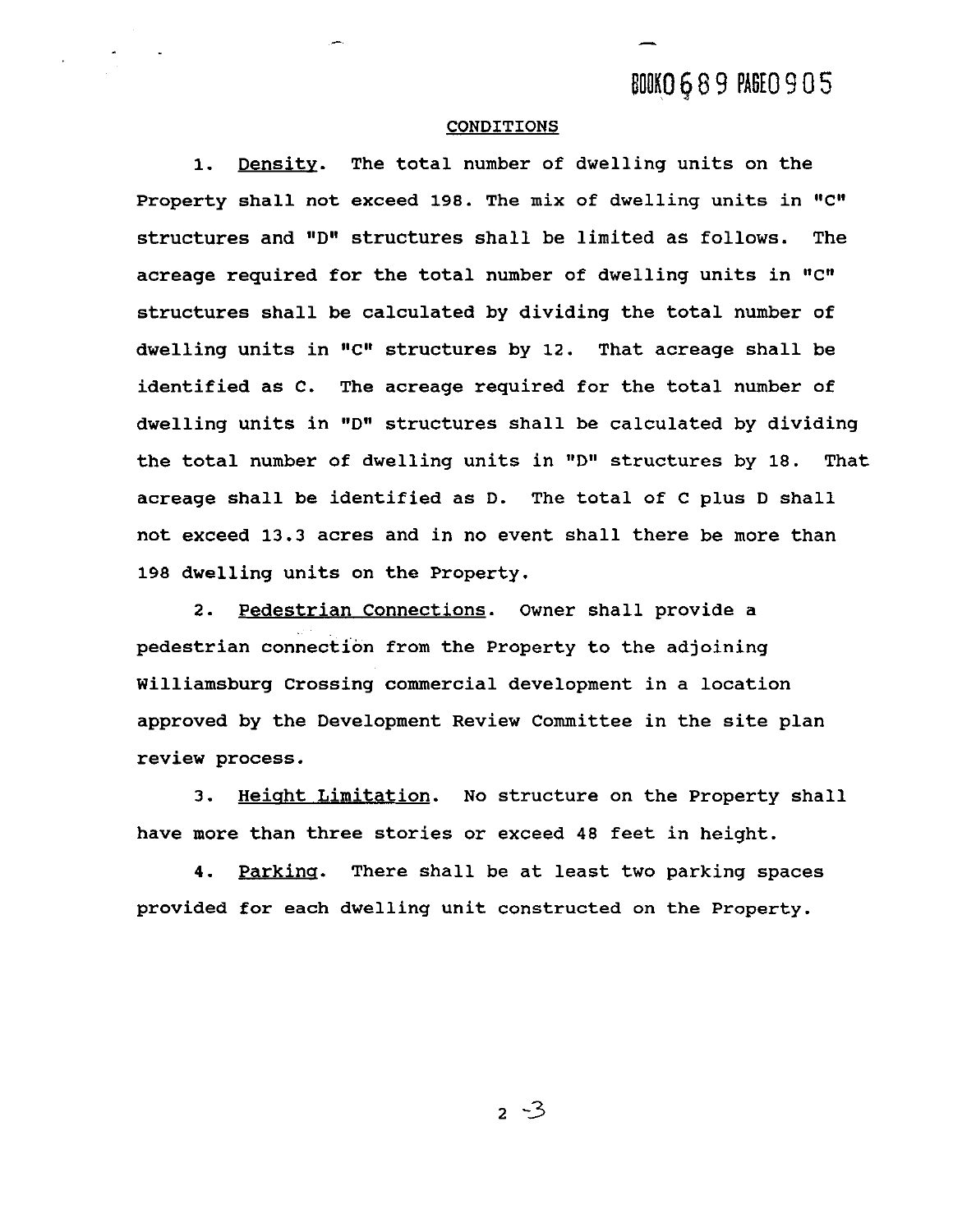**BOKO 689 PAGEO 906** 

WITNESS the following signature:

UNIVERSITY SQUARE ASSOCIATES By: Canter Development of williamsburg<sub>n</sub>(Inc, a Partner  $l\nu$  $By:$ President

STATE OF VIRGINIA AT LARGE

 $\mathcal{F}_{\rm{in}}$  and  $\mathcal{F}_{\rm{in}}$ 

CITY OF WILLIAMSBURG, to-wit:

The foregoing instrument was acknowledged before me this 14th day of June, 19993, by Calvin Davis of Center Divelopment.

 $\sim 10^{-1}$ 

Hompson NOTARY PUBLIC

My commission expires:

 $2 - 28 - 95$ 

VIRGINIA: City of Williamsburg and County of James City, to Wit: In the Clerk's office of the Circuit Court of the City of Williamsburg and County of James City the Le day of June 1994. This 20ther was presented with certificate annexed and admitted to record at 3.37 o'clock Tests: Helene B. Ward, Clerk **Destity Clerk**